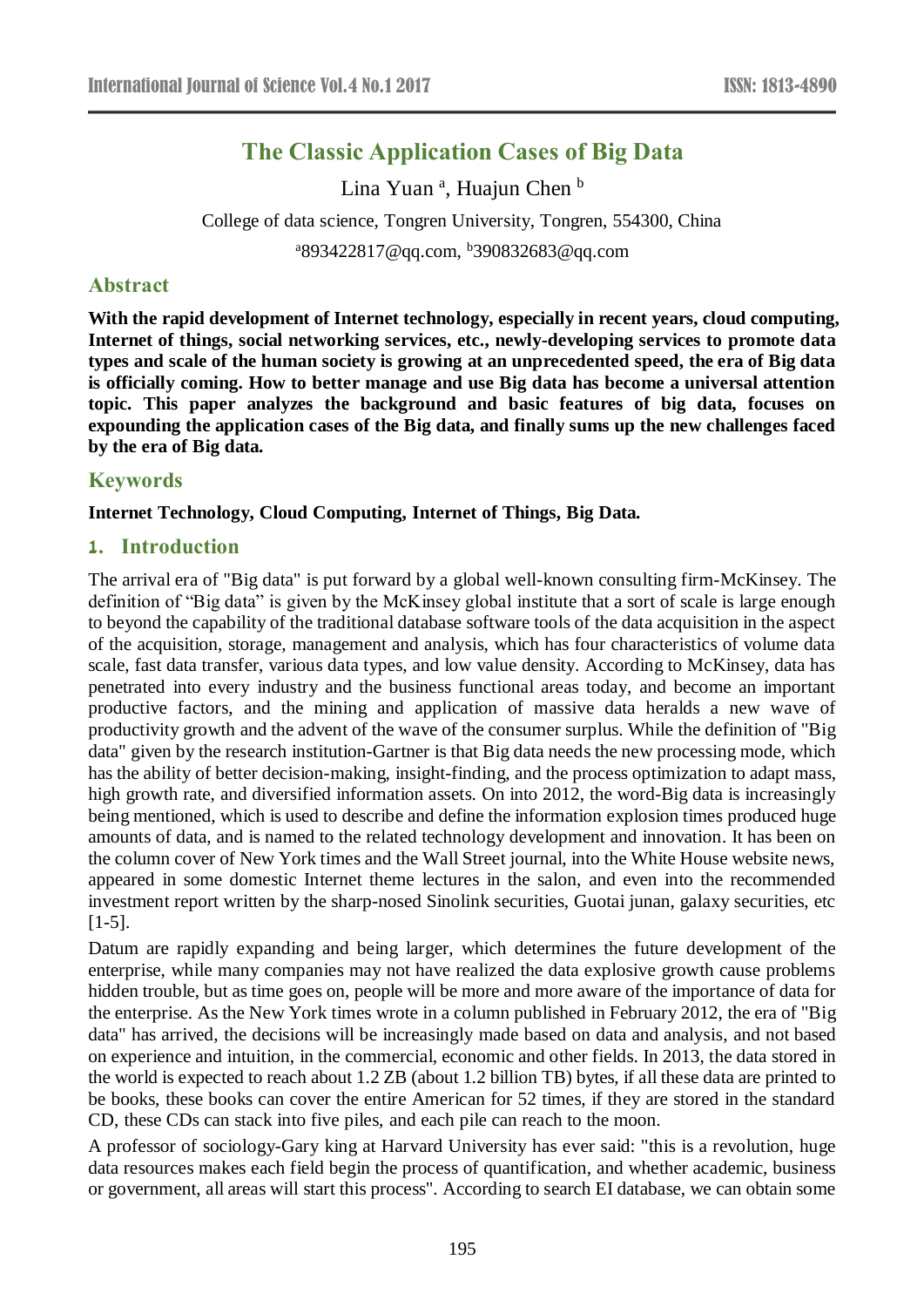interesting datum from perspective of author and author' affiliation about Big data as shown in Fig. 1 and Fig. 2, respectively.



Fig. 1 The authors of researching Big data from greatest to least



Fig. 2 The authors' affiliation of researching Big data from greatest to least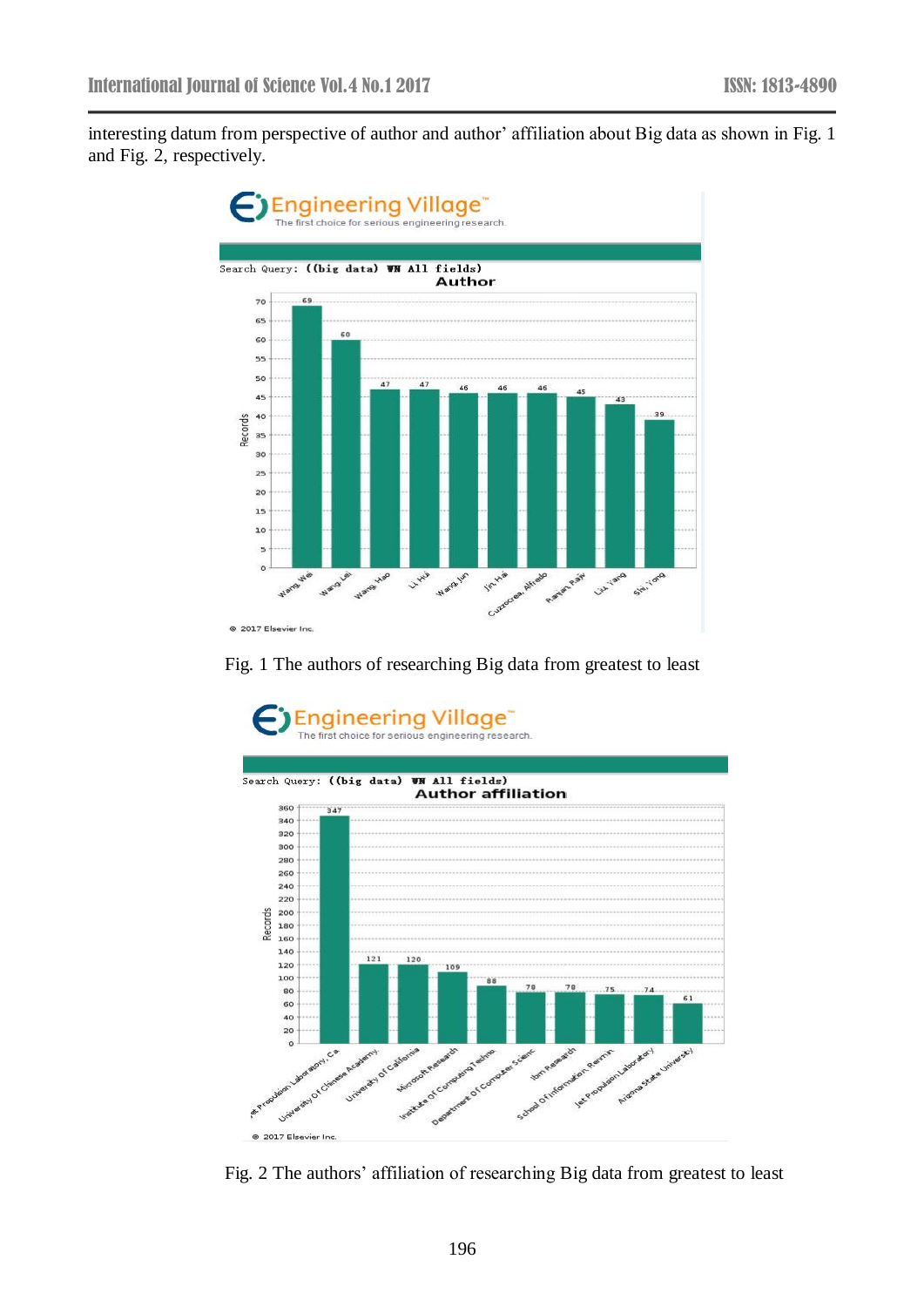# **2. The characteristics of Big data**

Viktor meyer-schon berg and Kenneth cook wrote in "The era of Big data", "Big data refers to not use such shortcut-random analysis method (sampling survey), but adopt the methods of all data [2]), and has 4V characteristics: Volume, Variety, Velocity, and Value". Subsequently, we explain them in detail as follows.

## **2.1 Volume**

The starting unit of measurement about Big data is at least PB (1024TB), EB (1024 PB) and ZB (1024 EB). For example, every character of two bytes, i.e., 1 character equals 16 bit (2  $*$  8 bit), i.e., 2 bytes. As we all known that "A dream of red mansions" contains 870000 words, including punctuation, but 853509 words (except punctuation). Therefore, 1GB approximates 671 units of "A dream of red mansions", 1TB approaches to 631903 units, and 1PB is approximately equal to 647,068,911 units.

#### **2.2 Variety**

In this room of Big data, live all kinds of "human", respectively called log, audio, video, chatting records, demographic census, weather forecasts, picture, graphical location information, and so on, multi-type datum put forward higher requirements of the data processing ability.

#### **2.3 Velocity**

This is the most notable features of Big data to distinguish the traditional data mining. Existing technical architecture and route has already not efficiently processed such a vast amounts of datum, while for the related organizations, if to put into a huge collection of information cannot get through timely treatment to feedback effective information, it will be a Pyrrhic victory. It can be said that the era of Big data comes up with new challenges to the data control ability of human beings, and also provides an unprecedented space and potential to help us get more profound and comprehensive insight into ability [2]. Take to storage 1 PB datum as an example, even if the bandwidth (internet speed) can reach 1 G/s, the capacity of the computer is enough, and the computer runs 24 hours a day. To store 1 PB datum in the computer also needs 12 days.

## **2.4 Value**

With the wide application of Internet of things (IoT), information awareness is ubiquitous, information is volume, but its value density is relatively lower. How to more quickly complete the value of the data "purification" through powerful machine algorithms, is to be solved problem of the era of Big data.

## **3. Application examples**

"Big data" has been time in areas such as biology, physics, environmental ecology, as well as military, finance, communication, media, and other industries, but which, because of the development of the Internet and information industry, has been given rise to attention in recent years. There are several application examples in the following.

#### **3.1 The politics of Big data**

In the process of preparation, data analysis team behind Obama has been in the collection, storage and analysis of voters data. In this election, Obama campaign's senior aides decided to refer to the data analysis results obtained from the team to develop the next campaign. Using the voters in the race for the available actions, behavior, and support of mass datum. For example, on the east coast to find a group of women have the same appeal of celebrities, to copy "clooney effect" and then to raise money for Mr Obama. "The political index of Twitter" provides a measure of users with social media platform for how to evaluate the manner of candidates. Obama's positive emotions index is 59, and Mr Romney' only 53.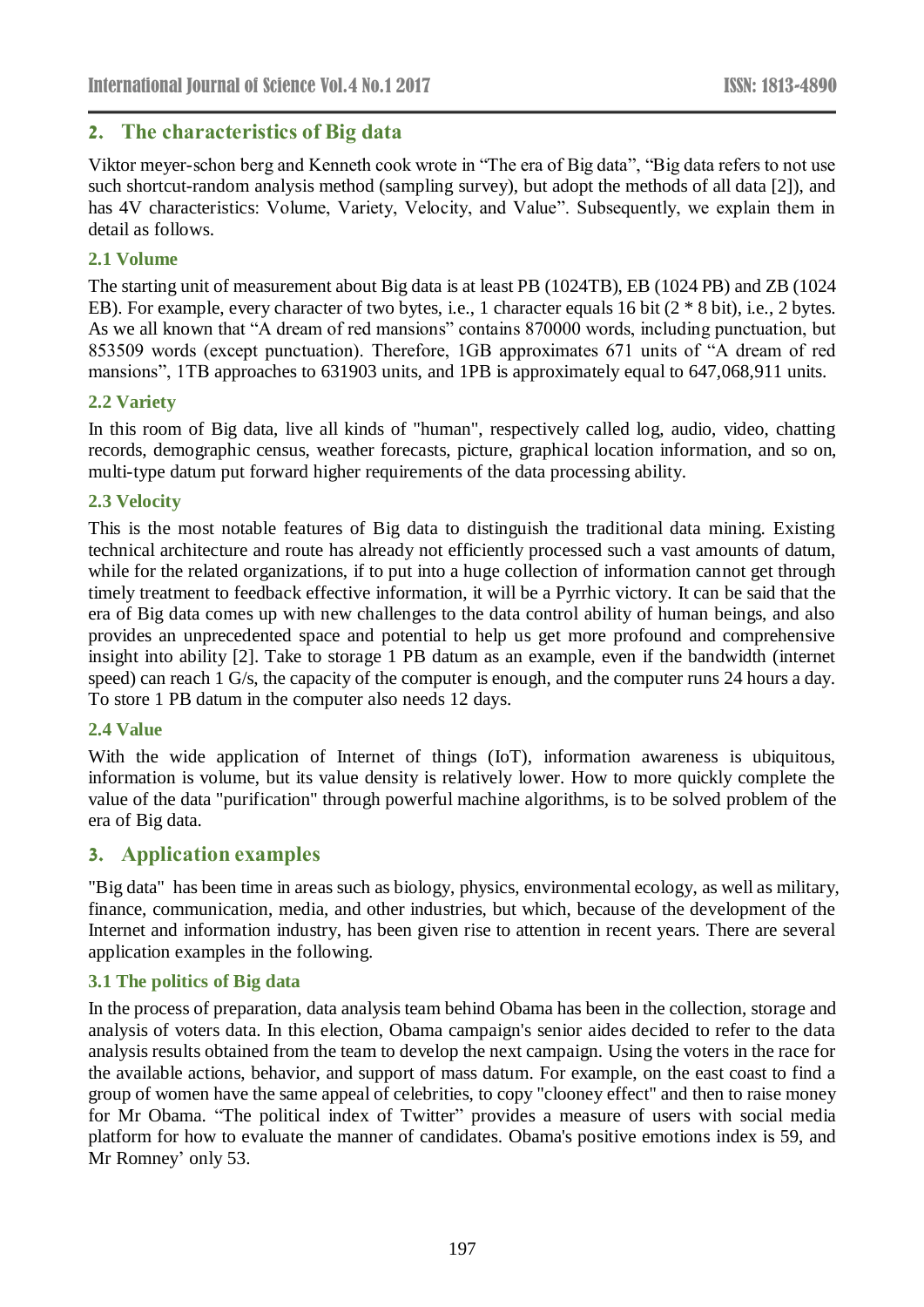#### **3.2 The public security of Big data**

The underlying technology of data mining technology was for research and development of the British six military intelligence to use to track the terrorists at the earliest. The concept of China's big data actually originated from the ministry of public security to grasp Falun gong at the soonest. Big data screens criminal gangs, and two persons with locking criminals take the same train, and lives in the same hotel, which may be accomplices, and in the past, the police officers needed to prove this, by putting together different clues to try to identify the suspect. Through analyzing more and more data mining, certain area of crime and crime patterns will be clearly visible. Big data can help the police locate the most susceptible to the area of lawless intrusion, create a high-crime areas heat maps and schedules, which is not only advantageous for polices to precisely allocate police strength and prevent from fighting crimes, also can help people understand the situation, and be on the alert [3].

#### **3.3 The finance of Big data**

Ngari "hydrological model" is respective statistics of a department of Ngari merchants "hydrological data" library by the small micro enterprise category, and level, etc. Like each to the past at some point, the sales of the shop will enter the busy season, and the sales will increase. At the same time each in this period of time, the customer will rise in external invested limit, in combination with the hydrological data, the system can determine the financing needs of stores, and combining with data from the past as funds by the shop and money with data of the similar stores, can judge the money demand amount of this shop [5].

#### **3.4 Effective application of electronic power and Internet of Big data**

Effective application of electronic power of Big data has brought the sweeping change. Efficient utilization of electronic power of Big data can provide value-added services to a large number of high value-added business for industry both inside and outside inside, which has a high value for the promotion in level of the electric power enterprise profit and control. The grid experts analyzed, when the data utilization rate turn up 10%, it can make the power grid enhance the profits of  $20\% \sim 49\%$ . According to the research and analysis of GTM Research, Research and analysis, the market of power Big data management system will reach the scale of \$3.8 billion all over the world by 2020, and the power Big data of collection, management, analysis, and the service industry will usher in unprecedented opportunities for development. Meanwhile, the era of Big data applied in the field of Internet has brought a good result, for instance, "Internet adding to tracing" helps more than 500 family return reunion [6].

#### **3.5 The energy source of Big data**

Big international oil companies have always placed great emphasis on data management. Such as Chevron connects 50000 desktop systems to 1800 company site, eliminates the refining, marketing and transportation "downstream system" of repeated processes and systems, saves \$50 million a year, and for the past four years has won the net present value of about \$200 million in return. Accurately predicting solar and wind power needs to analyze large amounts of datum, including wind speed, clouds and other meteorological datum. The manufacturer of Danish Wind turbine, i.e., Vestas Wind Systems, which has been solved by the deployment of the world's largest super computer on IBM's Big data, through the analysis of structured and unstructured volume datum, including the PB level of the weather report\tidal phase, geographical space, satellite imagery, etc., optimizes the Wind turbine layout, effectively improves the performance of Wind turbines, to provide customers with the configuration scheme of precision and optimized Wind turbine that not only helps customers to reduce the cost of per KWH, and enhance the return on investment estimation accuracy of a customer, at the same time, shortens the response time of a business users requesting from a few weeks to a few hours [7,8].